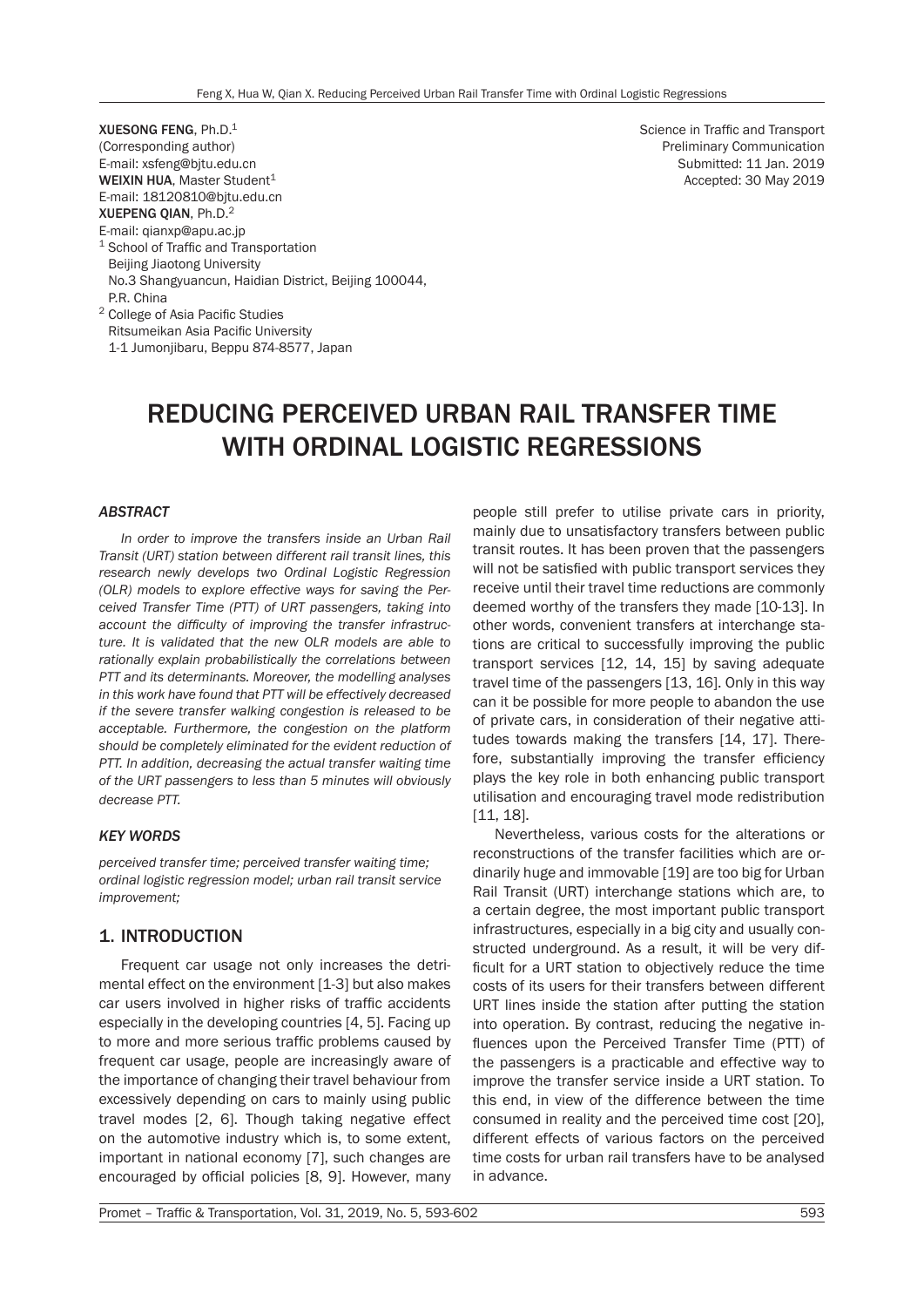Generally overestimated [21] and mainly affected by personal attributes of trip-makers (i.e. age, gender, income, and so on) as well as trip-related factors (i.e. total travel time, transfers, travel time period, waiting time, etc.) [22], the perceived time consumptions for travels have been studied for a long time. However, specific analyses on the perceptions of various time costs expensed in public transports are relatively fewer [23] but interesting. For instance, González et al. [23] found that the perceived travel time in tram is a function of both the commuter characteristics and the time consumed in other travel stages. Fan et al. [24] conducted a passenger survey and recorded the waiting passengers at different transit stops in videos to compare the perceived and actual waiting time, and discover that basic amenities at transit stops obviously reduce the perceived waiting time. Moreover, smartphone tracking was used by Delclòs-Alió et al. [22] to analyse the differences between the perceived and the objective time of the daily commutes to a suburban university campus, and the total time spent on the entire commute route has been found as the main variable affecting the differences.

In the relatively fewer but interesting works on the perceived time costs of the public transport passengers, studies on the perceived time consumed in transfers between different URT lines inside a URT station are particularly inadequate. The vague characteristic of the transfer time costs perceived by the URT passengers makes PTT of different passengers with various personal and travel attributes ordinarily evaluated with diverse time cost ranges, which increases the complexity of clarifying the correlations between PTT and its determinant factors. The values of not only PTT but also many of its influencing factors need to be discretized before the quantificational analysis of their correlations. Therefore, owing to its relative superiority in rationally interpreting the relationships between the discrete values of different variables, the Ordinal Logistic Regression (OLR) [25, 26] is utilised in this research to analyse the effect of different actions on reducing PTT of the URT passengers for the urban rail transfer service improvement.

The latter parts of this paper are organised as follows. The survey on the time costs for the urban rail transfers in Beijing is introduced in Section 2, and the survey data are analysed in this part. Thereafter, Section 3 develops two OLR models to interpret the cumulative probabilities of the PTT and the Perceived Transfer Waiting Time (PTWT), respectively. These two newly developed OLR models are applied in Section 4 to predict the probabilistic changes of PTT for different scenarios taking various actions for the improvement of the urban rail transfer service. Finally, Section 5 provides conclusions, suggests ways to reduce PTT of the URT passengers, and discusses some future research issues.

# 2. DATA SURVEY

The survey on PTT of the URT passengers was carried out from November 29<sup>th</sup>, 2017 to December 5th, 2017, at four locations (i.e. Xizhimen Capita Mall, Zhonguancun Plaza Shopping Mall, Xidan Joy City and Xihongmen LIVAT Shopping Centre) which are next to each of four metro stations in Beijing, respectively. Questionnaires were handed to people staying in the rest areas of these four locations after getting their permissions and ensuring that they had the urban rail transfer experiences within one week. There are three kinds of questions in the questionnaire. The first kind of questions investigate the age, educational background, occupation and income of the respondent. Moreover, the URT utilisation frequency is also questioned in the first kind of questions, because it is very likely to take effect on the accuracy of PTT, in consideration of its influence upon the travel time perception accuracy of the URT passengers [27]. The second kind of questions require people to describe the details of their latest URT travels, such as travel purpose, travel time period, familiarity with the transfer route and total time cost for their entire trips. The third kind of questions focus on the perceptions of people about the transfers in their latest URT travels, including perceived transfer time consumption, perceived walking distance and perceived waiting time. A total of 490 questionnaires were distributed and collected. There were 467 valid questionnaires obtained finally by removing 33 invalid ones.

It is indicated in *Figure 1* that, with the increase of the actual transfer waiting time, the ratio of the samples with the overestimates decreases continually. Meanwhile, the samples underestimating the transfer waiting time keep increasing. Moreover, if the transfer waiting time in reality is approximately between 3 minutes (min) and 5 min, the passengers are more likely to objectively perceive their transfer waiting time. Similar with the changing trends of the sample ratios of PTWT, the ratios of the samples which overestimate and underestimate the transfer walking time continue to decrease and increase, respectively, with the increase of the actual time spent in walking for transfer, as displayed in *Figure 2*. By contrast, *Figure 3* shows that the ratio of the samples with the overestimates first increase sharply and, thereafter, decrease slowly with the increase of the transfer walking distance in reality. If the actual transfer walking distances are between 50 metres (m) and 200 m, the ratios of the samples overestimating the distances are always over 60%. Totally different to the changing trend of the percentage of the samples overestimating the transfer walking distances, the ratio of the samples which underestimate the transfer walking distances keeps increasing slowly with the increase of the actual walking distance in transfer.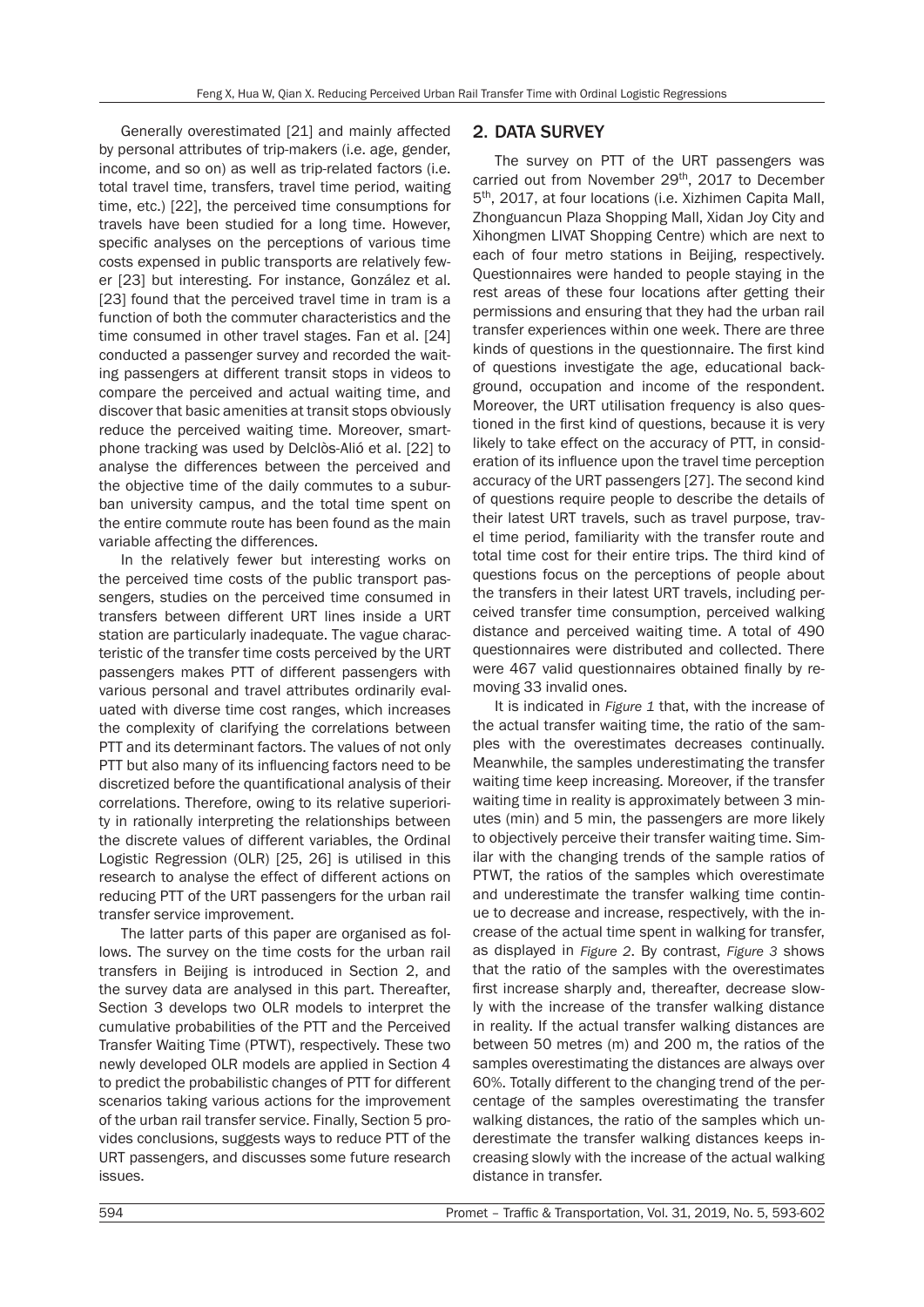



≥ 3.00 min & < 5.00 min ≥ 5.00 min & < 10.00 min ≥ 10.0 min & < 15.00 min < 3.00 min ≥ 15.00 min & < 20.00 min



# 3. MODELLING STUDY

## 3.1 Model establishments

Based on the sample survey in Beijing, two OLR models for PTT and PTWT have been developed, respectively. The effect of each factor investigated in the survey on PTT and PTWT is tested in the modelling work. The influencing variables of the finally established OLR models only include the effective factors. As explained by *Equation 1*, an OLR model is first established to interpret the relationship between the cumulative classification probability of PTT and the correlated variables. Moreover, as one of the most important factors of PTT, the PTWT classified in this research is also probabilistically explained by its related variables in *Equation 2*. These two OLR models work in cooperation to explain the changes of PTT and explore the effective ways of reducing PTT of the passengers for the urban rail transfer service improvement.



where:

 $\alpha_i^{TrT}$ 

 $\gamma_i^{TrT}$ - cumulative probability of all the PTT costs belonging to the classes no bigger than Class *i*;

constant term for all the PTT costs belonging



*Figure 3 – Sample distribution on the basis of perceived transfer walking distances*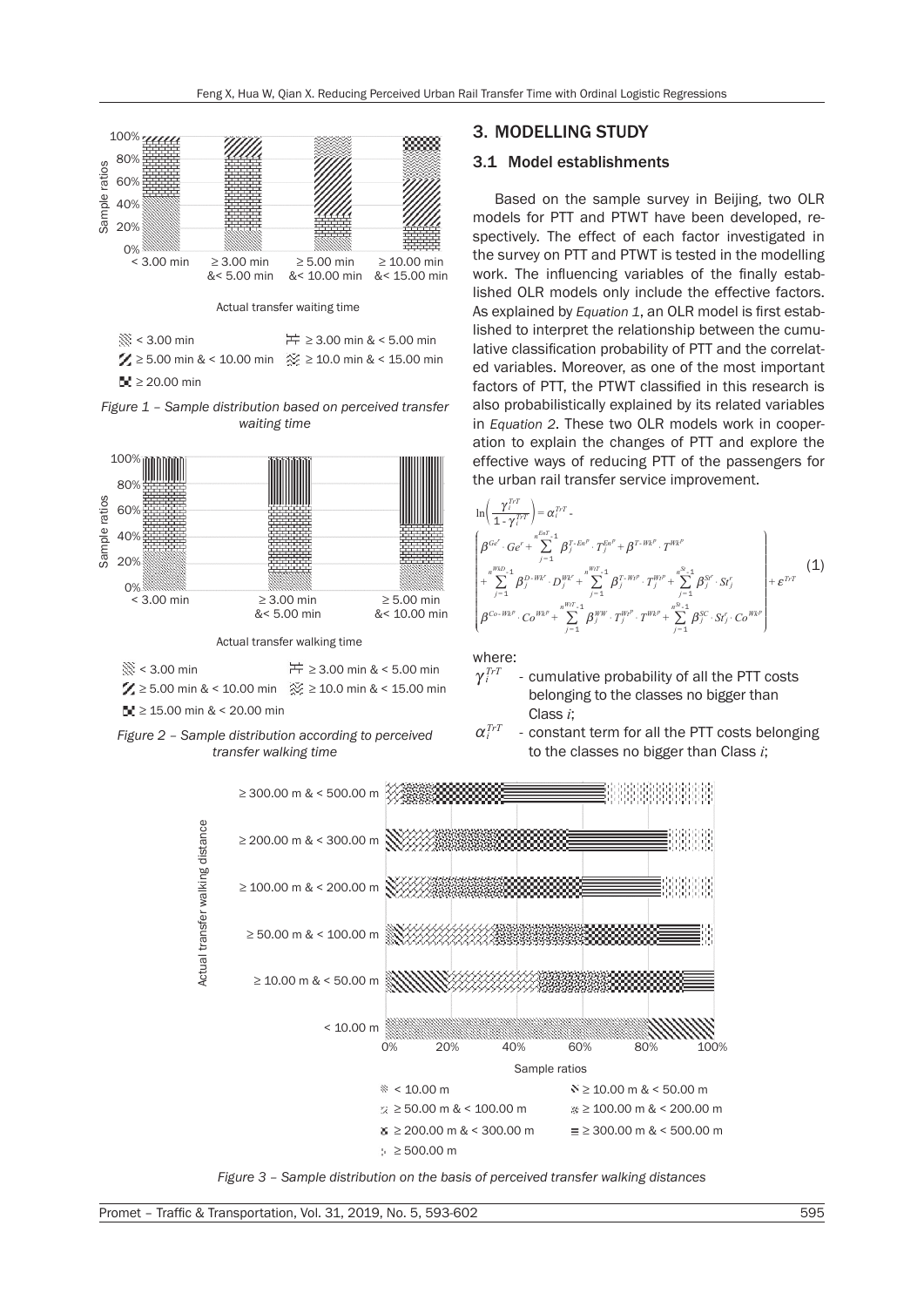- *Ge<sup>r</sup>* 0-1 variable denoting that the gender of a passenger making a transfer is male (i.e. 1) or female (i.e. 0);
- $T_j^{En^p}$ - 0-1 variable representing if the perceived time consumption for an entire trip is at Level
- $j$  (i.e. 1) or not (i.e. 0);<br> $n^{EnT}$  number of all the love - number of all the levels for the perceived time costs of entire trips;
- $T^{Wk^p}$ - categorical variable explaining various perceived transfer walking times;
- $D_j^{Wk^r}$ - 0-1 variable which denotes if the actual transfer walking distance is at Level *j* (i.e. 1) or not (i.e. 0);
- *nWkD* number of all the levels for the transfer walking distances in reality;
- $T_j^{WtP}$ - 0-1 variable indicating whether the PTWT is at Level *j* (i.e. 1) or not (i.e. 0);
- $n^{WtT}$  number of all the levels for the PTWT;
- $St<sup>r</sup>$ *<sup>r</sup>* - 0-1 variable denoting if the quantity of all the stairs utilised in a transfer is at Level *j* (i.e. 1) or not (i.e. 0);
- $n^{St}$  number of all the levels for the quantities of the utilised stairs;
- $\mathit{Co}^{\mathit{Wk}^p}$  categorical variable interpreting different perceived congestion degrees for walking in a transfer, and
- $E^{TrT}$  error term for the cumulative probability of the PTT. It is assumed in this research that  $+ \boldsymbol{\varepsilon}^{TrT}$  follows the distribution of  $N($  0,  $\sigma_1^2)$  .

$$
\ln\left(\frac{\gamma_{k}^{WtT}}{1-\gamma_{k}^{WtT}}\right) = \alpha_{k}^{WtT} - \left(\theta_{j}^{T-Wk^{p}} \cdot T^{Wk^{p}} \sum_{j=1}^{Wk^{p}} \theta_{j}^{D-Wk^{r}} \cdot D_{j}^{Wk^{r}} + \theta^{T-Wt^{r}} \cdot T^{Wt^{r}}\right) + \sum_{j=1}^{n^{PtC_{o}}-1} \theta_{j}^{C_{o}-Pt^{p}} \cdot Co_{j}^{Pt^{p}} + \theta^{WW} \cdot T^{Wk^{p}} \cdot T^{Wt^{r}} \qquad (2)
$$

where,

- $\gamma_k^{WtT}$ - cumulative probability of all the PTWT costs belonging to the classes no bigger than Class *k*;
- $\alpha_k^{\textit{WtT}}$ - constant term for all the PTWT costs which belong to the classes no bigger than Class *k*;
- $T^{Wt}$ <sup>*r*</sup> - categorical variable interpreting different actual transfer waiting times;
- $Co_f^{Pt^p}$  0-1 variable indicating whether the perceived congestion degree on the platform for boarding a train is at Level *j* (i.e. 1) or not (i.e. 0), and
- $\varepsilon^{WtT}$  error term for the cumulative probability of the PTWT. In this study, the distribution of  $\mathcal{E}^{WtT}$  is hypothesized to follow  $N(0, \sigma_2^2)$ .

Various value ranges of both PTT and PTWT are interpreted in *Table 1* for their different classes in this work. Moreover, *Table 2* explains the corresponding conditions of different levels for the 0-1 variables in *Equations 1* and *2*. In addition, all the values of the categorical variables in the two newly developed models are interpreted in *Table 3* for their different conditions

*Table 1 – Conditions of different classifications for PTT and PTWT (Unit: min)* 

| Probability variable | Corresponding variable | Class 1      | Class 2       | Class 3           | Class 4            |
|----------------------|------------------------|--------------|---------------|-------------------|--------------------|
| $\gamma$ TrT         | <b>PTT</b>             | (0.00, 5.00) | [5.00, 10.00] | [10.00, 15.00]    | $(15.00, +\infty)$ |
| $\gamma WtT$         | <b>PTWT</b>            | (0.00, 3.00) | [3.00, 5.00]  | $(5.00, +\infty)$ |                    |

| Table 2 – Conditions of different levels for 0-1 variables |  |
|------------------------------------------------------------|--|
|------------------------------------------------------------|--|

| 0-1 variable  | Level basis                                           | Level 1        | Level 2          | Level 3           | Level 4             |
|---------------|-------------------------------------------------------|----------------|------------------|-------------------|---------------------|
| $T_i^{En^p}$  | Perceived entire trip time [h]                        | (0.00, 1.00)   | [1.00, 2.00]     | $[2.00, +\infty)$ |                     |
| $D_j^{Wk'}$   | Actual transfer walking distance<br>$\lceil m \rceil$ | (0.00, 100.00) | [100.00, 200.00] | [200.00, 300.00]  | $(300.00, +\infty)$ |
| $T_i^{Wt^p}$  | PTWT [min]                                            | (0.00, 3.00)   | [3.00, 5.00]     | $[5.00, +\infty)$ |                     |
| $St_j^r$      | Quantity of utilised stairs in a<br>transfer          | 0 or 1         | 2 or 3           | 4 or more         |                     |
| $Co_i^{Pt^p}$ | Perceived platform congestion<br>degree               | D1             | D <sub>2</sub>   | D3                |                     |

|  |  |  | Table 3 – Conditions of different values for the categorical variables |  |  |
|--|--|--|------------------------------------------------------------------------|--|--|
|--|--|--|------------------------------------------------------------------------|--|--|

| Categorical variable | Value basis                           | <b>Value 1.00</b> | Value 2.00     | Value 3.00                   | Value 4.00         |
|----------------------|---------------------------------------|-------------------|----------------|------------------------------|--------------------|
| $T^{Wk^p}$           | Perceived transfer walking time [min] | (0.00, 3.00)      |                | $[3.00, 5.00]$ [5.00, 10.00) | $(10.00, +\infty)$ |
| $Co^{Wk^p}$          | Perceived walking congestion degree   | D1                | D <sub>2</sub> | D3                           |                    |
| $\tau Wt'$           | Actual transfer waiting time [min]    | (0.00, 3.00)      | [3.00, 5.00]   | $[5.00, +\infty)$            |                    |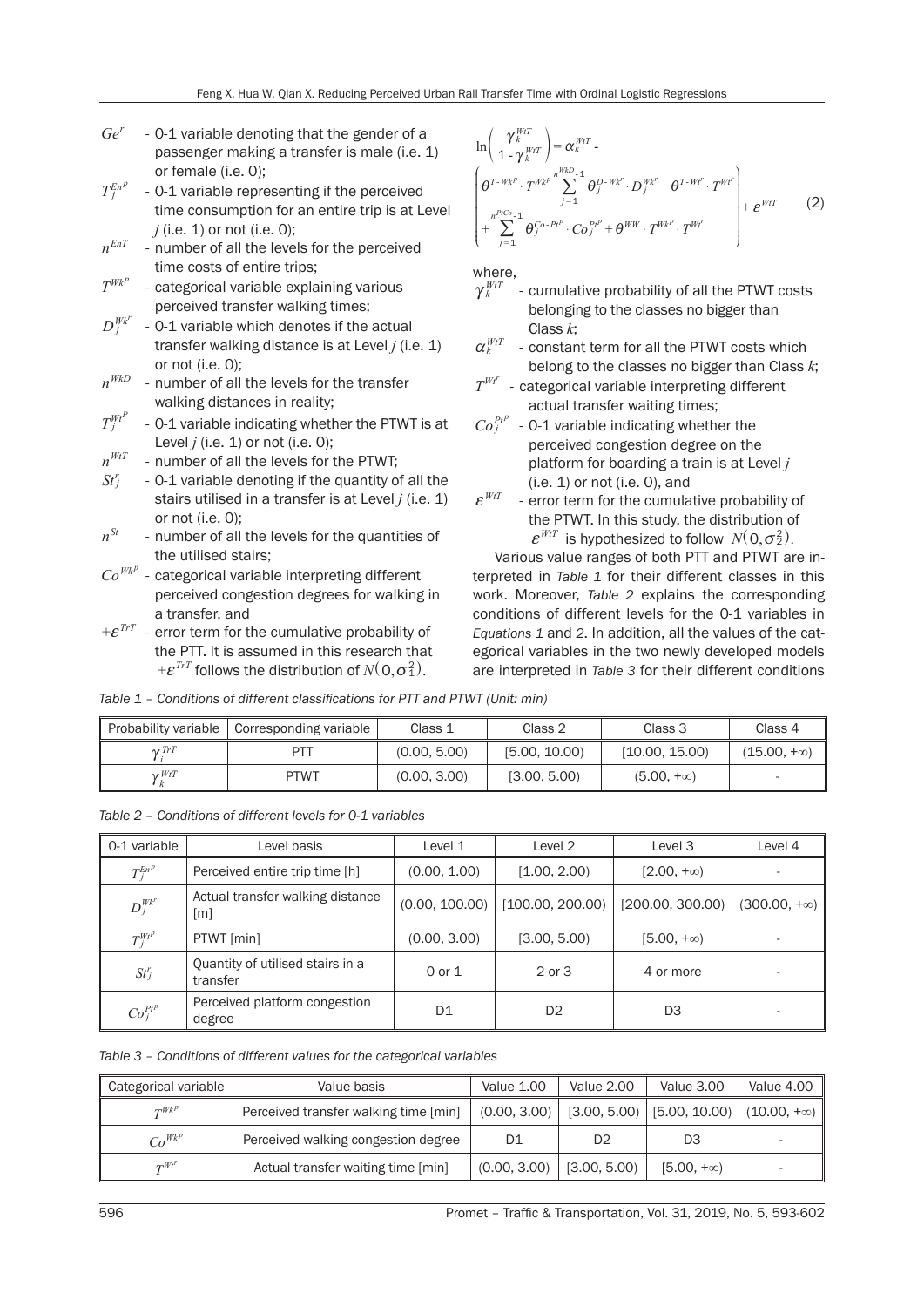in correspondence. In *Tables 2* and *3*, D1 means that the congestion does not exist, D2 represents that there is acceptable congestion and D3 denotes that the congestion is serious.

## 3.2 Model calibrations

The newly established two OLR models are calibrated according to the maximum likelihood estimation [28]. As shown in *Tables 4* and *5*, the calibration results of both these two OLR models are acceptable from the perspective of statistics. Moreover, with the

respective significances of 0.95 and 0.21, they have also satisfyingly passed their Parallel Line tests [25]. Based on the calibration results for *Equation 1*, the Odds Ratio (OR) [25, 26] of  $Ge^r$  (i.e.  $\exp(\beta^{Ge^r})$  which is approximately 0.58) indicates that the PTT costs of the male passengers are ordinarily less than those of the female ones for the same actual transfer time consumptions. The OR of  $T_1^{En^p}$  (i.e.  $\exp(\beta_1^{T-En^p})$  which is about 0.31) means that, in comparison to the passengers with very long perceived time for their entire trips, the passengers who think that less time is spent

| Parameter                                          | <b>Estimated value</b> | Standard deviation |       |              | 95% Confidence interval |             |  |
|----------------------------------------------------|------------------------|--------------------|-------|--------------|-------------------------|-------------|--|
|                                                    |                        |                    |       | Wald<br>Sig. | Lower limit             | Upper limit |  |
| $\alpha_1^{TrT}$                                   | $-0.40$                | 1.20               | 0.11  | 0.74         | $-2.75$                 | 1.96        |  |
| $\alpha_2^{\textit{Tr}T}$                          | 2.57                   | 1.21               | 4.54  | 0.03         | 0.21                    | 4.94        |  |
| $\alpha_3^\textit{TrT}$                            | 5.14                   | 1.24               | 17.18 | 0.00         | 2.71                    | 7.57        |  |
| $\beta^{Ge^r}$                                     | $-0.54$                | 0.19               | 7.64  | 0.01         | $-0.92$                 | $-0.16$     |  |
| $\beta_1^{T-En^p}$                                 | $-1.16$                | 0.50               | 5.27  | 0.02         | $-2.14$                 | $-0.17$     |  |
| $\beta_2^{T-En^p}$                                 | $-0.77$                | 0.50               | 2.36  | 0.12         | $-1.76$                 | 0.21        |  |
| $\beta^{T-Wk^p}$                                   | 0.77                   | 0.33               | 5.31  | 0.02         | 0.11                    | 1.42        |  |
| $\beta_1^{\scriptscriptstyle D\text{-}W\!k'}$      | $-1.10$                | 0.46               | 5.86  | 0.02         | $-1.99$                 | $-0.21$     |  |
| $\beta_2^{\scriptscriptstyle D\text{-}W\!k'}$      | $-0.95$                | 0.44               | 4.75  | 0.03         | $-1.80$                 | $-0.10$     |  |
| $\beta_3^{\scriptscriptstyle D\text{-}W\!k'}$      | $-0.25$                | 0.43               | 0.34  | 0.56         | $-1.08$                 | 0.59        |  |
| $\beta_1^{\scriptscriptstyle D\text{-}Wt^p}$       | 2.59                   | 1.04               | 6.24  | 0.01         | 0.56                    | 4.62        |  |
| $\beta_2^{\scriptscriptstyle D\text{-}Wt^p}$       | 2.93                   | 0.79               | 13.75 | 0.00         | 1.38                    | 4.48        |  |
| $\beta_{1}^{\scriptscriptstyle{St'} }$             | 0.82                   | 0.30               | 7.47  | 0.01         | 0.23                    | 1.41        |  |
| $\beta_2^{\scriptscriptstyle St'}$                 | $-3.48$                | 0.91               | 14.73 | 0.00         | $-5.26$                 | $-1.71$     |  |
| $\beta^{C_o-Wk^p}$                                 | $-2.98$                | 0.84               | 12.45 | 0.00         | $-4.63$                 | $-1.32$     |  |
| $\beta_{\text{{\tiny 1}}}^{\scriptscriptstyle WW}$ | 1.23                   | 0.40               | 9.30  | 0.00         | 0.44                    | 2.02        |  |
| $\beta_2^{WW}$                                     | 1.00                   | 0.36               | 7.73  | 0.01         | 0.30                    | 1.71        |  |
| $\beta_1^{\text{\tiny{SC}}}$                       | $-0.83$                | 0.44               | 3.63  | 0.06         | $-1.69$                 | 0.02        |  |
| $\beta_2^{_{SC}}$                                  | $-1.00$                | 0.33               | 9.20  | 0.00         | $-1.65$                 | $-0.35$     |  |

*Table 4 – Calibration of Equation 1* 

*Table 5 – Calibration of Equation 2* 

| Parameter                           |         | Standard deviation<br>Estimated value |       |      | 95% Confidence interval |             |  |
|-------------------------------------|---------|---------------------------------------|-------|------|-------------------------|-------------|--|
|                                     |         |                                       | Wald  | Sig. | Lower limit             | Upper limit |  |
| $\alpha_1^{WtT}$                    | 2.68    | 0.77                                  | 12.21 | 0.00 | 1.18                    | 4.18        |  |
| $\alpha_2^{WtT}$                    | 5.93    | 0.81                                  | 53.28 | 0.00 | 4.33                    | 7.52        |  |
| $\theta^{T-Wk^p}$                   | 1.06    | 0.31                                  | 11.63 | 0.00 | 0.45                    | 1.67        |  |
| $\theta_1^{D\text{-}\textit{Wk}^r}$ | $-0.81$ | 0.38                                  | 4.49  | 0.03 | $-1.56$                 | $-0.06$     |  |
| $\theta_2^{D-Wk^r}$                 | $-0.98$ | 0.37                                  | 6.97  | 0.01 | $-1.70$                 | $-0.25$     |  |
| $\theta_3^{D-Wk'}$                  | $-0.65$ | 0.38                                  | 2.88  | 0.09 | $-1.41$                 | 0.10        |  |
| $\theta^{T-Wt^r}$                   | 2.70    | 0.44                                  | 37.18 | 0.00 | 1.84                    | 3.57        |  |
| $\theta_1^{\mathit{Co-Pt}^p}$       | $-1.13$ | 0.38                                  | 8.78  | 0.00 | $-1.87$                 | $-0.38$     |  |
| $\theta_2^{Co-Pt^p}$                | $-0.21$ | 0.21                                  | 1.06  | 0.30 | $-0.62$                 | 0.19        |  |
| $\theta^{WW}$                       | $-0.56$ | 0.20                                  | 7.89  | 0.00 | $-0.96$                 | $-0.17$     |  |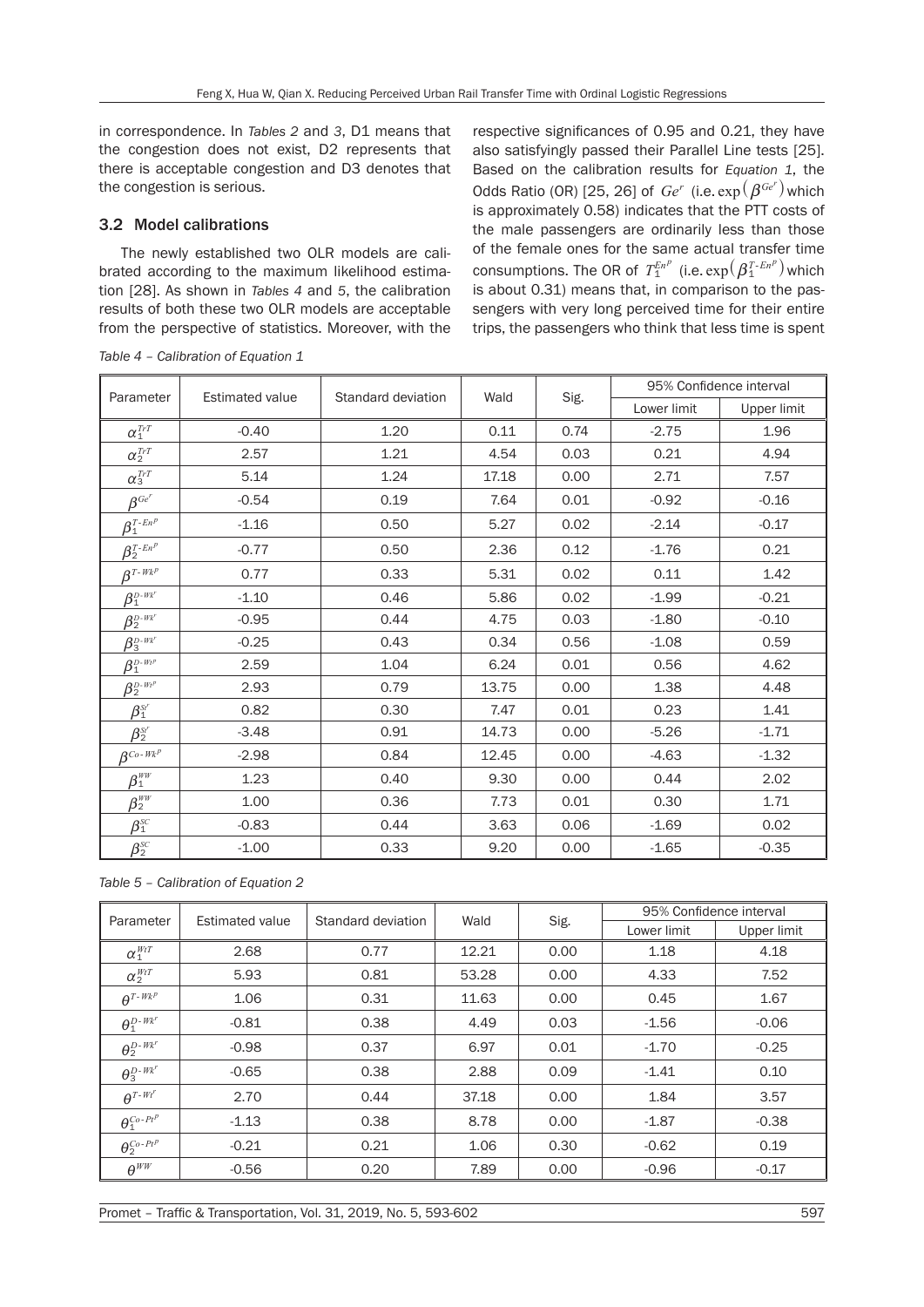on their entire trips, usually have relatively short PTT. In addition, the ORs of  $D_1^{Wk^r}$  (i.e.  $\exp(\beta_1^{D\text{-}Wk^r})$  which is around 0.33) and  $D_2^{Wk^r}$  (i.e.  $\exp(\beta_2^{D\text{-}Wk^r})$  which is approximately 0.39) prove that the URT passengers with relatively short actual walking distances in transfers commonly have less PTT.

Furthermore, on the basis of the calibration results shown in *Table 4*, the OR of  $T^{Wk^p}(\text{i.e. } \exp(\bm{\beta}_1^{WW}))$ is about 3.42 when the PTWT is less than 3 min, and its OR  $(i.e. exp(\beta_2^{WW}))$  is around 2.72 when the PTWT is over 3 min and no more than 5 min. This indicates that more perceived transfer walking time normally makes more PTT especially if less PTWT is consumed, because PTT is comprehensively decided by the successive stages of a transfer. It is also found that, when 2 or 3 stairs are utilised in a transfer, the OR of  $Co^{Wk^p}$ (i.e.  $exp(\beta_2^{SC})$ ) is equal to approximately 0.37. This suggests that, as a result of the effect of comprehensive transfer walking environment, the increase of the perceived walking congestion degree always has PTT increased easily if relatively many stairs are utilised in a transfer.

According to the calibration of *Equation 2*, the ORs of  $D_1^{Wk'}$  (i.e.  $\exp(\theta_1^{D\text{-}Wk'})$  which is approximately 0.44) and  $D_2^{Wk'}$  (i.e.  $\exp\left(\theta_2^{D\text{-}Wk'}\right)$  which is about 0.38) clarify that PTWT generally decreases slightly at first and, thereafter, increases with increasing the actual transfer walking distance. If the actual transfer walking distance is between 100 m and 200 m, the passengers are more likely to have the least PTWT. Moreover, the OR of  $\text{Co}_1^{Pt^p}$  (i.e.  $\exp\left(\theta_1^{Co\text{-}Pt^p}\right)$  which is around 0.32) indicates that a platform which is not congested makes passengers comfortable, which usually results in relatively short PTWT. In addition, it is also ensured by the

calibrated value of  $\theta^{WW}$ , shown in *Table 5*, that PTWT is simultaneously determined by the successive stages of a transfer.

### 3.3 Accuracy evaluations

If the predicted classification probability of a PTT cost for a certain class is the biggest in comparison to its predicted probabilities for other classes, the PTT cost is predicted to belong to this class. The surveyed and predicted classes of an accurately predicted sample are the same to each other. In accordance with this principle, the model accuracy is evaluated by *Equation 3*. The surveyed classes of the PTT and PTWT samples in this study and their classes predicted by the newly developed two OLR models are compared in *Tables 6* and *7*, respectively. According to *Equation 3*, the accuracy of the PTT OLR model explained by *Equation 1* is evaluated to be about 62.10% for all the 467 valid samples. Moreover, it is also found that this model is good at predicting the classes of the samples with the surveyed PTT which is at least 5 min and, at the same time, less than 10 min. Its accuracy is around 79.63% for such samples. By comparison, in spite of its a little lower accuracy (i.e. approximately 59.53%) for all the 467 valid samples, the PTWT OLR model interpreted by *Equation 2* is still able to truly predict the classes of PTWT in general. Furthermore, in comparison to the accuracies for other PTWT classes, the best accuracy (i.e. about 67.22%) of the PTWT OLR model is for the samples with PTWT which is at least 3 min but less than 5 min.

$$
R_a = \frac{N_a}{N_s} \cdot 100\%
$$
\n<sup>(3)</sup>

where,

*Ra* - model accuracy;

 $N_a$ - amount of accurately predicted samples, and

*N<sub>s</sub>* - amount of the samples for accuracy evaluation.

| PTT              |         |         |                               |    |    |         |
|------------------|---------|---------|-------------------------------|----|----|---------|
|                  |         | Class 1 | Class 4<br>Class 2<br>Class 3 |    |    | Summary |
| Surveyed classes | Class 1 | 63      | 52                            | 0  |    | 115     |
|                  | Class 2 | 23      | 172                           | 19 |    | 216     |
|                  | Class 3 | 3       | 51                            | 50 |    | 108     |
|                  | Class 4 | 0       | 10                            | 13 | 5  | 28      |
| Summary          |         | 89      | 285                           | 82 | 11 | 467     |

*Table 6 – Distribution matrix of predicted and surveyed PTT classes* 

| Table 7 – Distribution matrix of predicted and surveyed PTWT classes |  |
|----------------------------------------------------------------------|--|
|----------------------------------------------------------------------|--|

| <b>PTWT</b>      |         |         |                    |    |         |
|------------------|---------|---------|--------------------|----|---------|
|                  |         | Class 1 | Class 3<br>Class 2 |    | Summary |
| Surveyed classes | Class 1 | 100     |                    |    | 173     |
|                  | Class 2 | 76      |                    |    | 241     |
|                  | Class 3 |         | 34                 | 16 | 53      |
| Summary          |         | 179     | 267                |    | 467     |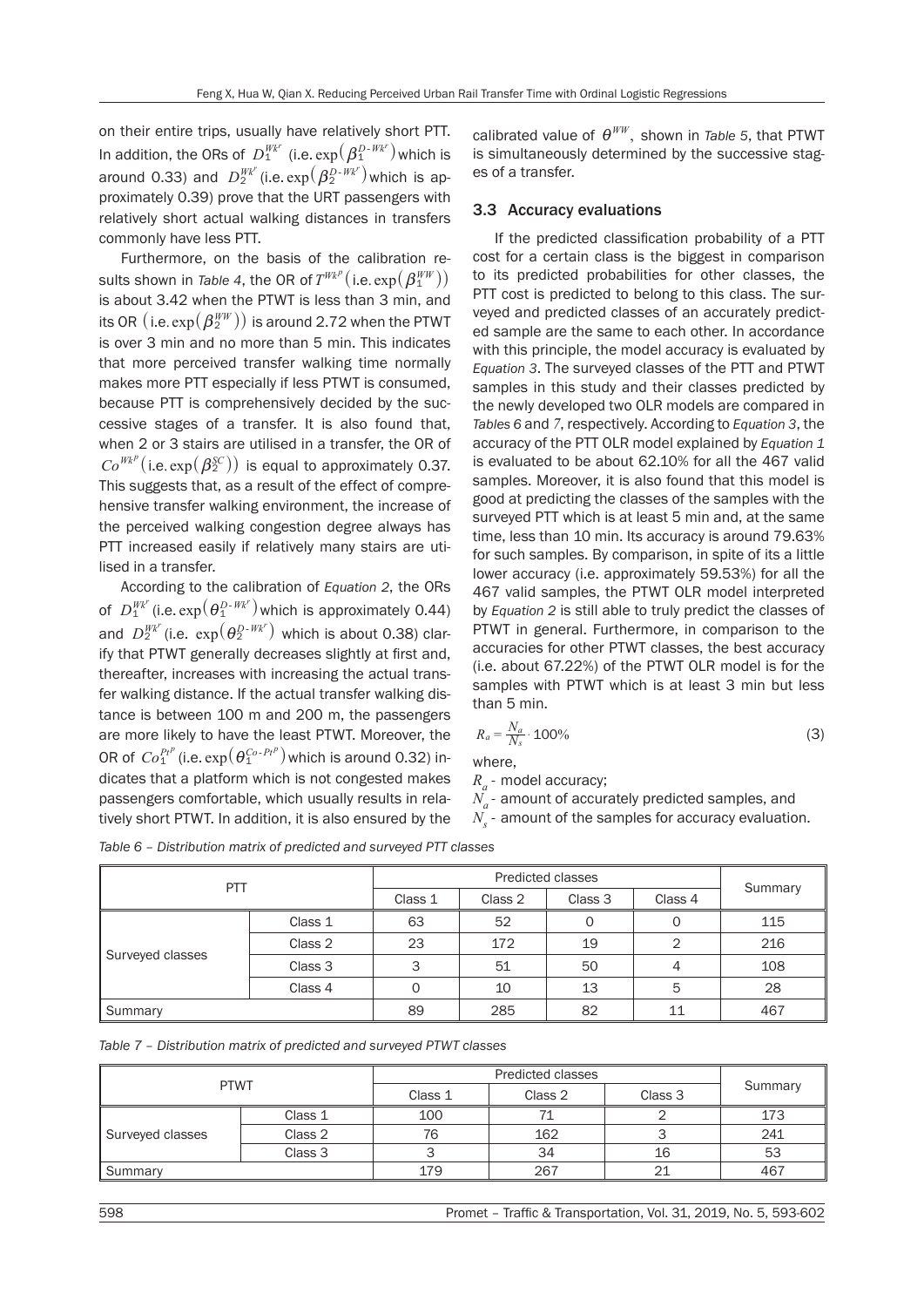# 4. SCENARIO ANALYSES

Based on both calibrated OLR models developed in the last Section, three scenarios are studied in this Section to analyse their effect on reducing PTT for the improvements of urban rail transfer services in Beijing, in consideration of the practicalities of different actions. Various actions taken in each of the scenarios are explained as follows.

*Scenario 1*: Release walking congestion. That is, decrease the categorical value of the perceived walking congestion degree of the URT passengers believing that the transfer walking environment is very congested from 3.00 to 2.00 (i.e. Decrease-S1A) and 1.00 (i.e. Decrease-S1B), respectively.

*Scenario 2*: Release waiting congestion. That is, decrease the perceived waiting congestion degree of the passengers regarding that the platform for boarding a train is very congested from Level 3 to Level 2 (i.e. Decrease-S2A) and Level 1 (i.e. Decrease-S2B), respectively.

*Scenario 3*: Decrease the actual transfer waiting time. That is, decrease the categorical value of the actual transfer waiting time which is no less than 5 min from 3.00 to 2.00 (i.e., Decrease-S3A) and 1.00 (i.e., Decrease-S3B), respectively, for the passengers in correspondence.

The effect of different actions on changing the PTT class distribution of the corresponding passengers is shown in *Tables 8-10* for different scenarios, respectively. It is shown in *Table 8* that, if the passengers who perceive that the transfer walking environment is very congested, are successfully convinced that the congestion degree has decreased to an acceptable value, some of them will believe that the time spent for their transfers is reduced from at least 15 min to less than 15 min but at least 10 min. Meanwhile, some of the passengers who deem the transfer walking environment very congested will perceive that their transfer time is decreased from at least 5 min but less than

10 min to less than 5 min. However, at the same time, some of the passengers will believe that their PTT increases from at least 5 min but less than 10 min to at least 10 min but less than 15 min.

If the passengers with the belief of a very congested transfer walking environment perceive that the congestion is disappearing, some of them will confirm that their PTT has been reduced from at least 15 min to less than 15 min but at least 10 min, as shown in *Table 8*. On the contrary, some of the passengers will be sure of the increase of their PTT from at least 5 min but less than 10 min to at least 10 min but less than 15 min. Meanwhile, the passengers with PTT less than 5 min neglect such congestion release. As a result, it is indicated that the release of serious transfer walking congestion to an acceptable degree will effectively reduce PTT of some passengers, in view of lots of difficulties and relatively poor effect of eliminating the transfer walking congestion.

It is found in *Table 9* that, if the URT passengers who are confident that the platform for boarding a train is very congested, perceive that the congestion is becoming acceptable, their PTT has no change. Only if the congestion on the platform disappears, an apparent share of these passengers will believe that their PTT is reduced from at least 5 min but less than 10 min to less than 5 min, though a very minor part of these passengers trust that their PTTs increase from at least 5 min, but less than 10 min to at least 15 min. Therefore, it is confirmed that completely eliminating the congestion on the platform is very important not only for the PTT reductions of the URT passengers but also for their safety.

As explained in *Table 10*, with the decrease of the transfer waiting time in reality from no less than 5 min to at least 3 min, but less than 5 min and, successively, less than 3 min, more and more passengers who believe they spend at least 5 min in waiting for boarding the trains in transfers perceive that their transfer time has been reduced. Especially when the actual

| Classes | Current distribution [%] | Distribution after Decrease-S1A [%] | Distribution after Decrease-S1B [%] |
|---------|--------------------------|-------------------------------------|-------------------------------------|
| Class 1 | 18.96                    | 19.91                               | 18.96                               |
| Class 2 | 59.72                    | 56.87                               | 57.35                               |
| Class 3 | 17.06                    | 21.80                               | 20.85                               |
| Class 4 | 4.26                     | 1.42                                | 2.84                                |

*Table 8 – Class distribution of PTT for Scenario 1* 

|  | Table 9 – Class distribution of PTT for Scenario 2 |  |  |  |
|--|----------------------------------------------------|--|--|--|
|  |                                                    |  |  |  |

| Classes | Current distribution [%] | Distribution after Decrease-S2A [%] | Distribution after Decrease-S2B [%] |
|---------|--------------------------|-------------------------------------|-------------------------------------|
| Class 1 | 18.77                    | 18.77                               | 21.46                               |
| Class 2 | 64.37                    | 64.37                               | 61.30                               |
| Class 3 | 14.18                    | 14.18                               | 14.18                               |
| Class 4 | 2.68                     | 2.68                                | 3.07                                |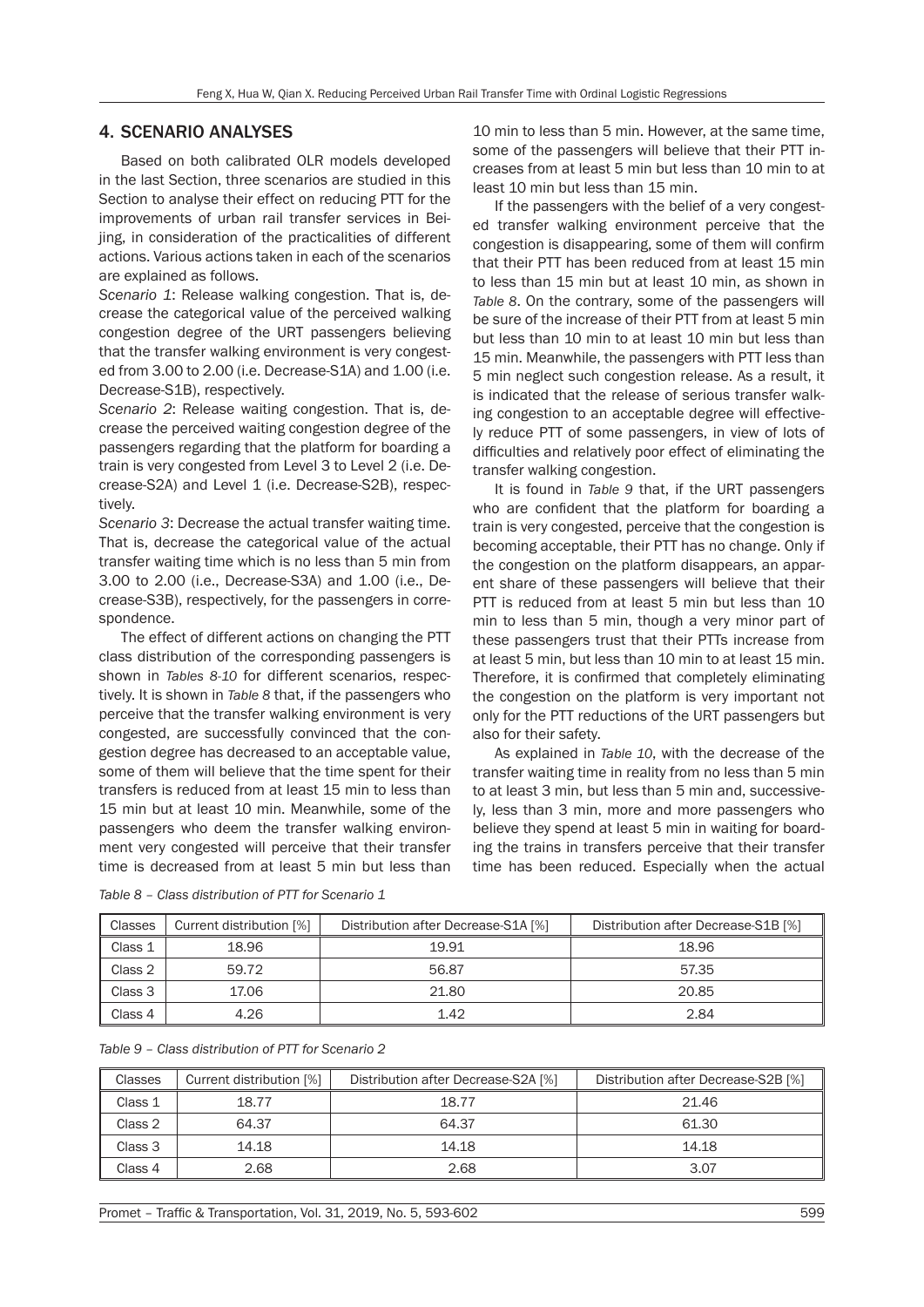| Classes | Current distribution [%] | Distribution after Decrease-S3A [%] | Distribution after Decrease-S3B [%] |
|---------|--------------------------|-------------------------------------|-------------------------------------|
| Class 1 | 4.00                     | 40.00                               | 44.00                               |
| Class 2 | 88.00                    | 60.00                               | 56.00                               |
| Class 3 | 8.00                     | 0.00                                | 0.00                                |
| Class 4 | 0.00                     | 0.00                                | 0.00                                |

*Table 10 – Class distribution of PTT for Scenario 3* 

transfer waiting time decreases from at least 5 min to less than 5 min but at least 3 min, a very remarkable share of such passengers think so, in comparison to the effect of decreasing the transfer waiting time in reality from less than 5 min but at least 3 min to less than 3 min. This makes it clear that reducing the waiting time of the passengers for boarding trains on the platforms in transfers to less than 5 min is significant for the decrease of PTT.

According to different impacts of applying various strategies on reducing PTT of the URT passengers, it is apparent that reducing the waiting time of the passengers for boarding the trains on the platforms in transfers to less than 5 min is the most effective one. In the second place, completely eliminating congestion on a platform is very important from the perspectives of both PTT reduction and passenger safety. In addition, releasing the transfer walking congestion to an acceptable level also contributes to the decrease of PTT. Sometimes, even if very frequent train services are provided to make it possible for the URT passengers to have less transfer waiting time, the congestion on the platform makes the passengers have to wait longer before boarding their connection trains. The PTT of the URT passengers will be much increased in such a case. As result, the congestion on the platform is easy to result in a serious increase of PTT and does a big harm to the satisfaction of passengers with the transfer service they receive.

# 5. CONCLUSION

In order to improve the urban rail transfer service, a survey on the PTT of the URT passengers in Beijing has been carried out first. Two OLR models have been accordingly developed to explore the effective ways of reducing PTT of the passengers, in consideration of the difficulty of the URT station infrastructure improvements and the superiority of the OLR analysis in explaining the correlations between variables with discrete values. It has been confirmed that the newly developed models are able to rationally interpret the probabilistic changes of PTT with the values of its determining factors. It is found that PTT of the URT passengers will be effectively decreased as long as the serious congestion during walking in transfer is acceptable. In contrast, eliminating the congestion on the platform is essential to the valid decrease of PTT. Moreover, reducing the actual transfer waiting time of the passengers on the platform to less than 5 min will obviously decrease PTT. In addition, according to the survey on PTT, providing time information along the transfer routes may reduce PTT as well.

In view of the serious negative influence of the congestion on the platform upon PTT, it is suggested that, in the peak hours of urban rail operations, besides adequately decreasing the headways of the train services, the guidance on the platform needs to be evidently improved to reduce the congestion as much as possible. In contrast, in the non-peak hours, smoothly cooperative arriving and departing time of the trains operating on different rail transit lines is the key for the transfers of passengers to reducing their PTT efficiently. Due to limited human and financial resources, the number of the survey samples about PTT of the URT passengers in Beijing is not large. In future research, more URT passengers in Beijing will be surveyed to validate the results of this research. Moreover, the new OLR models developed in this research also need to be applied to analyse PTT of the URT passengers in different cities in the world to further improve their effectiveness.

## *ACKNOWLEDGMENTS*

This study is supported by National Natural Science Foundation of China (71571011) and Fundamental Research Funds for the Central Universities (2018JBM022).

- 冯雪松1,博士
- (通讯作者)
- 电子邮箱:xsfeng@bjtu.edu.cn 华炜欣1,硕士生
- 电子邮箱:18120810@bjtu.edu.cn
- 钱学鹏2,博士
- 
- 电子邮箱: qianxp@apu.ac.jp<br>1 中国北京市海淀区上园村3号, 北京交通大学交通运输学院,
- 邮编:100044 2 日本大分县别府市十文字原1-1, 立命馆亚洲太平洋大学亚洲太平洋学部, 邮编:874-8577

### 摘要

考虑到城市轨道交通车站换乘设施更新的困难性,为 提高城市轨道交通换乘服务的质量,本研究建立了两个新 的多项逻辑回归模型,以探求减少城市轨道交通乘客换乘 感知时间的有效方法。新建立的多项逻辑回归模型能够从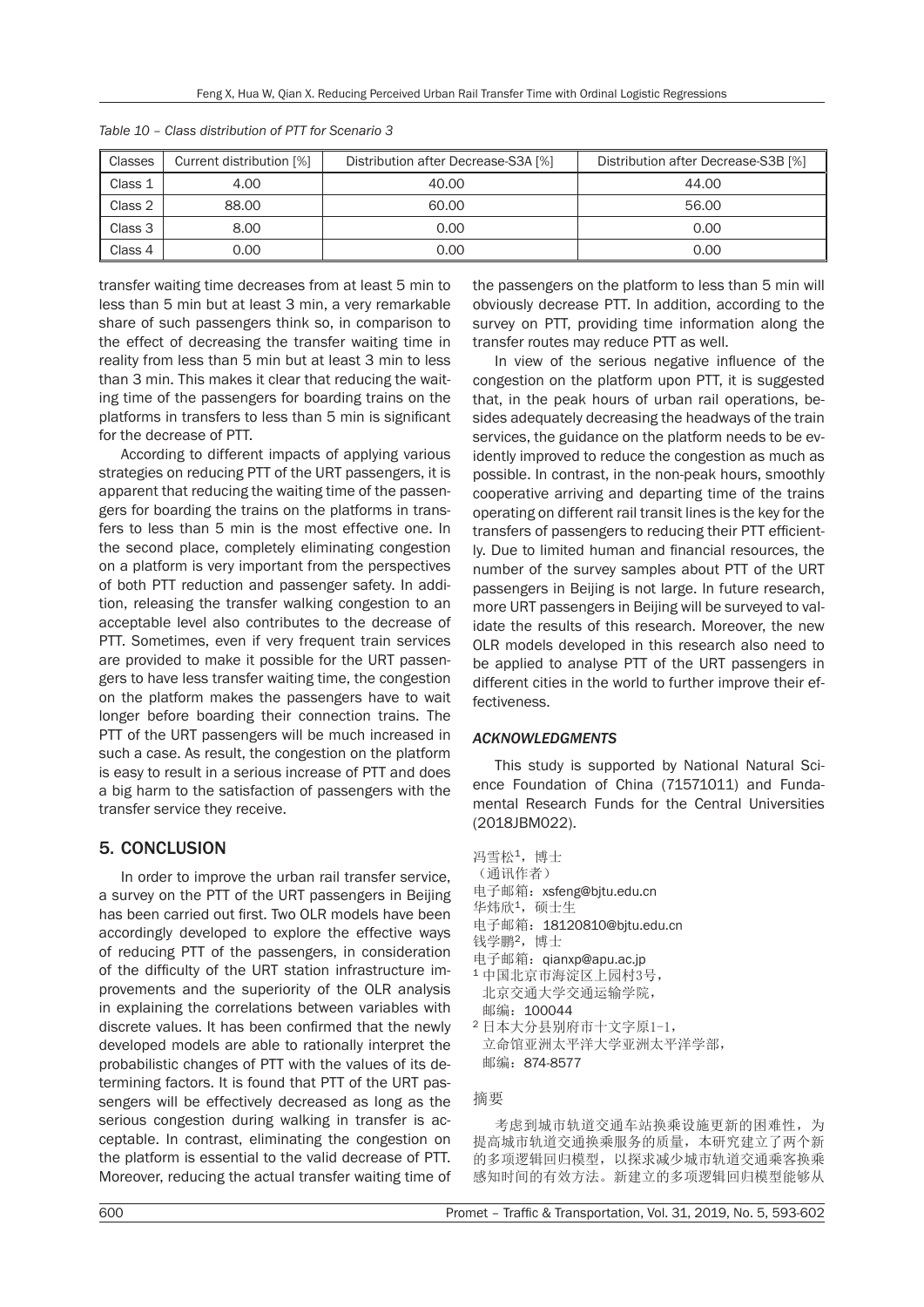概率推理的角度,合理地解释城市轨道交通乘客换乘感知 时间与其影响因素之间的关系。研究发现在换乘走行过程 中,若拥挤程度缓解至换乘乘客可接受,则乘客的换乘感 知时间将有效减少。此外,为了切实地减少城市轨道交通 乘客换乘感知时间,城市轨道交通车站站台应避免人员拥 挤的情况发生。另外,如果能使乘客在其换成过程中的实 际等待时间少于五分钟,则乘客的换乘感知时间将明显减 少。在未来的研究中,新建立的多项逻辑回归模型仍需应 用于不同城市的轨道交通乘客换乘感知时间分析,从而更 近进一步地完善研究成果。

#### 关键词

换乘感知时间;换乘等待感知时间;多项逻辑回归模型; 城市轨道交通服务提升

#### REFERENCES

- [1] Sun Y, Yu X, Bie R, Song H. Discovering time-dependent shortest path on traffic graph for drivers towards green driving. *Journal of Network and Computer Applications.* 2017;83: 204-212. Available from: doi:10.1016/j.jnca.2015.10.018
- [2] Şimşekoğlua Ö, Nordfjærnb T, Rundmobc T. The role of attitudes, transport priorities, and car use habit for travel mode use and intentions to use public transportation in an urban Norwegian public. *Transport Policy.* 2015;42: 113-120. Available from: doi:10.1016/j. tranpol.2015.05.019
- [3] Wu W, Li PK, Zhang Y. Modelling and simulation of vehicle speed guidance in connected vehicle environment. *International Journal of Simulation Modelling*. 2015;14(1): 145-157. Available from: doi:10.2507/ IJSIMM14(1)CO3
- [4] Ernstberger A, Joeris A, Daigl M, Kiss M, Angerpointnera K, Nerlich M, Schmucker U. Decrease of morbidity in road traffic accidents in a high income country - An analysis of 24,405 accidents in a 21 year period. *Injury.* 2015;46(Supplement 4): S135-S143. Available from: doi:10.1016/S0020-1383(15)30033-4
- [5] World Health Organisation. *Global Status Report on Road Safety: Supporting Decade of Action.* Geneva: WHO Press; 2013. Available from: http://www.who.int/ iris/bitstream/10665/78256/1/9789241564564\_ eng.pdf
- [6] Birago D, Mensah SO, Sharma S. Level of service delivery of public transport and mode choice in Accra, Ghana. *Transportation Research Part F: Traffic Psychology and Behaviour.* 2017;46(Part B): 284-300. Available from: doi:10.1016/j.trf.2016.09.033
- [7] Liu S, Gong D. Modelling and simulation on recycling of electric vehicle batteries - u sing agent approach. *International Journal of Simulation Modelling*. 2014;13(1): 79-92. Available from: doi:10.2507/IJSIMM13(1)CO1
- [8] Chowdhury S, Hadas Y, Gonzalez VA, Schot B. Public transport users' and policy makers' perceptions of integrated public transport systems. *Transport Policy.* 2018;61: 75-83. Available from: doi:10.1016/j.tranpol.2017.10.001
- [9] Cools M, Fabbro Y, Bellemans T. Free public transport: A socio-cognitive analysis. *Transportation Research Part A: Policy and Practice.* 2016;86: 96-107. Available from: doi:10.1016/j.tra.2016.02.010
- [10] Bryniarska Z, Zakowska L. Multi-criteria evaluation

of public transport interchanges. *Transportation Research Procedia.* 2017;24: 25-32. Available from: doi:10.1016/j.trpro.2017.05.063

- [11] Hernandez S, Monzon A, de Oña R. Urban transport interchanges: A methodology for evaluating perceived quality. *Transportation Research Part A: Policy and Practice.* 2016;84: 31-43. Available from: doi:10.1016/j.tra.2015.08.008
- [12] Hernandez S, Monzon A. Key factors for defining an efficient urban transport interchange: Users' perceptions. *Cities.* 2016;50: 158-167. Available from: doi:0.1016/j.cities.2015.09.009
- [13] Chowdhury S, Ceder A, Schwalger B. The effects of travel time and cost savings on commuters' decision to travel on public transport routes involving transfers*. Journal of Transport Geography.* 2015;43: 151-159. Available from: doi:10.1016/j.jtrangeo.2015.01.009
- [14] Silva JA, Bazrafshan H. User satisfaction of intermodal transfer facilities in Lisbon, Portugal: Analysis with structural equations modelling. *Transportation Research Record: Journal of the Transportation Research Board.* 2013;2350: 102-110. Available from: doi:10.3141/2350-12
- [15] Iseki H, Taylor BD. Style versus service? An analysis of user perceptions of transit stops and stations. *Journal of Public Transportation*. 2010;13: 23-48. Available from: doi:10.5038/2375-0901.13.3.2
- [16] Bak M, Borkowski P, Pawlowska B. Types of solutions improving passenger transport interconnectivity. *Transport Problems*. 2012;7(1): 27-36. Available from: http://transportproblems.polsl.pl/pl/Archiwum/ 2012/zeszyt1/2012t7z1\_03.pdf
- [17] Guo Z, Wilson NHM. Assessment of the transfer penalty for transit trips: Geographic information system-based disaggregate modeling approach. *Transportation Research Record: Journal of the Transportation Research Board.* 2004;1872: 10-18. Available from: doi:10.3141/1872-02
- [18] Aguiléra V, Allio S, Benezech V, Combes F, Milion C. Using cell phone data to measure quality of service and passenger flows of Paris transit system. *Transportation Research Part C: Emerging Technologies*. 2014;43(Part 2): 198-211. Available from: doi:10.1016/j.trc.2013.11.007
- [19] Feng X, Wang X, Zhang H. Passenger transfer efficiency optimization modelling research with simulations. *International Journal of Simulation Modelling.* 2014;13(2): 210-218. Available from: doi:10.2507/ IJSIMM13(2)CO7
- [20] Varotto SF, Glerum A, Stathopoulos A, Bierlaire M, Longo G. Mitigating the impact of errors in travel time reporting on mode choice modelling. *Journal of Transport Geography.* 2017;62: 236-246. Available from: doi:10.1016/j.jtrangeo.2017.05.016
- [21] Kelly P, Krenn P, Titze S, Stopher P, Foster C. Quantifying the difference between self-reported and global positioning systems-measured journey durations: A systematic review. *Transport Reviews*. 2013;33(4): 443-459. Available from: doi:10.1080/01441647.20 13.815288
- [22] Delclòs-Alió X, Marquet O, Miralles-Guasch C. Keeping track of time: A Smartphone-based analysis of travel time perception in a suburban environment. *Travel*